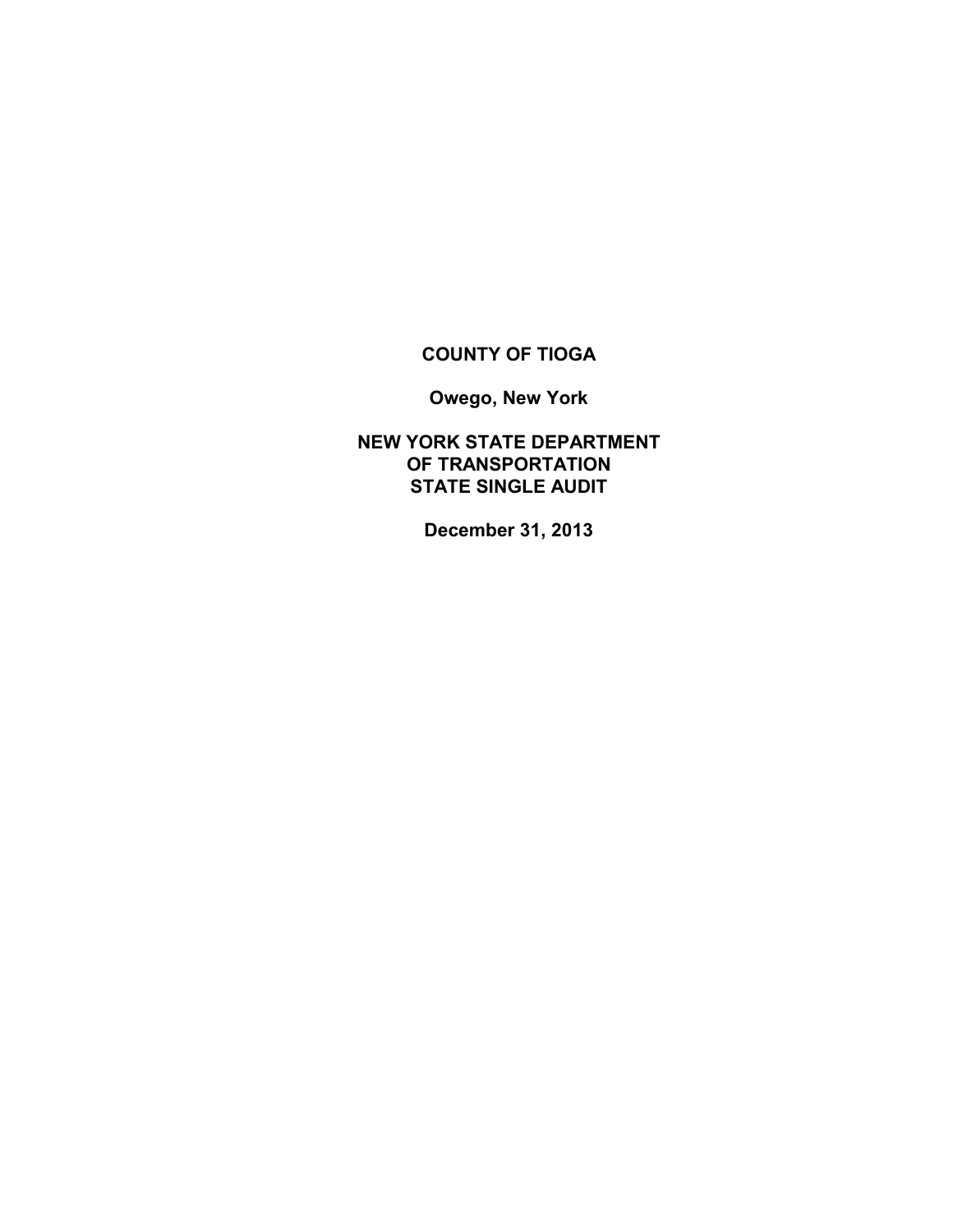## COUNTY OF TIOGA NEW YORK STATE DEPARTMENT OF TRANSPORTATION STATE SINGLE AUDIT DECEMBER 31, 2013

| Independent Auditor's Report on Compliance and Controls over State Transportation<br>Assistance Expended Based on an Audit of Financial Statements Performed in | $1-2$                  |
|-----------------------------------------------------------------------------------------------------------------------------------------------------------------|------------------------|
|                                                                                                                                                                 | 3                      |
|                                                                                                                                                                 | $\boldsymbol{\Lambda}$ |
| Schedule of Findings and Questioned Costs                                                                                                                       | 5                      |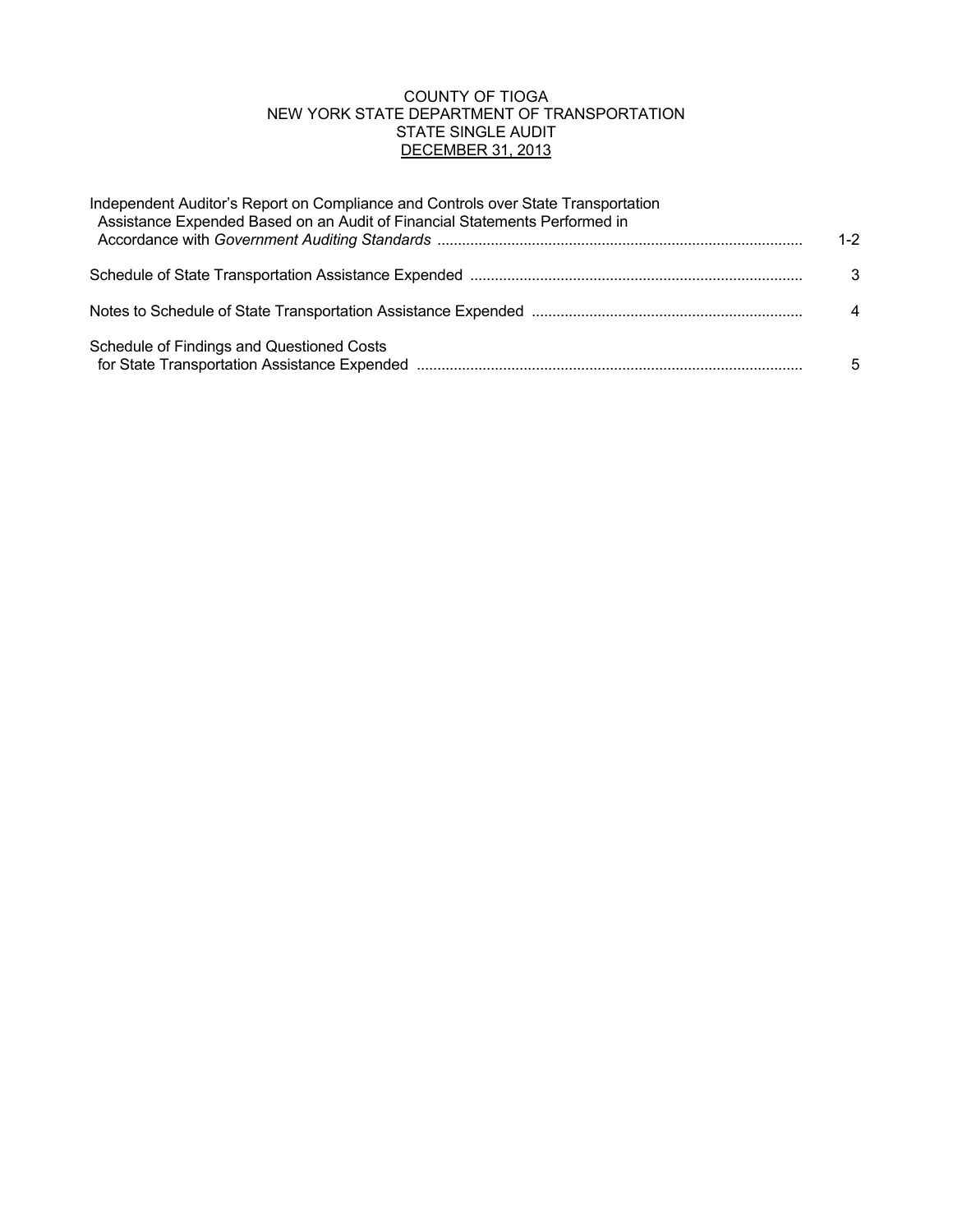Ī John H. Dietershagen, C.P.A. Jerry E. Mickelson, C.P.A. Thomas K. Van Derzee, C.P.A. Debbie Conley Jordan, C.P.A. Patrick S. Jordan, C.P.A. Duane R. Shoen, C.P.A. Lesley L. Horner, C.P.A. D. Leslie Spurgin, C.P.A.



# **Ciaschi Dietershagen Little Mickelson & Company, LLP**

*Certified Public Accountants and Consultants*

Frederick J. Ciaschi, C.P.A.

#### INDEPENDENT AUDITOR'S REPORT ON COMPLIANCE AND CONTROLS OVER STATE TRANSPORTATION ASSISTANCE EXPENDED BASED ON AN AUDIT OF FINANCIAL STATEMENTS PERFORMED IN ACCORDANCE WITH *GOVERNMENT AUDITING STANDARDS*

County Legislature County of Tioga Owego, New York

## **Report on Compliance**

We have audited the County of Tioga's (the County) compliance with the types of compliance requirements described in Part 43 of the New York State Codes, Rules and Regulations (NYCRR) that could have a direct and material effect on each state transportation assistance program tested for the year ended December 31, 2013. The programs tested are identified in the summary of audit results section of the accompanying Schedule of Findings and Questioned Costs.

## **Management's Responsibility**

Management is responsible for compliance with the requirements of laws, regulations, contracts and grants applicable to each state transportation assistance program tested.

#### **Auditor's Responsibility**

Our responsibility is to express an opinion on compliance for each of the County's state transportation assistance program tested based on our audit of the types of requirements referred to above.

We conducted our audit of compliance in accordance with generally accepted auditing standards; the standards applicable to financial audits contained in Government Auditing Standards, issued by the Comptroller General of the United States; and Part 43 of NYCRR. Those standards and Part 43 require that we plan and perform the audit to obtain reasonable assurance about whether non-compliance with the types of compliance requirements referred to above, that could have a direct and material effect on the state transportation assistance programs tested, has occurred. An audit includes examining, on a test basis, evidence about the County's compliance with those requirements and performing such other procedures as we considered necessary in the circumstances.

We believe that our audit provides a reasonable basis for our opinion on compliance with each state transportation assistance program tested. However, our audit does not provide a legal determination of the County's compliance with those requirements.

39 Church Street Cortland, New York 13045 607-753-7439 *fax 607-753-7874*

- 1 -

 401 East State Street ~ Suite 500 Ithaca, New York 14850 607-272-4444 *fax 607-273-8372* **www.cdlm.com**

**CORTLAND ITHACA WATKINS GLEN**

108 West Fourth Street Watkins Glen, New York 14891 607-535-4443 *fax 607-535-6220*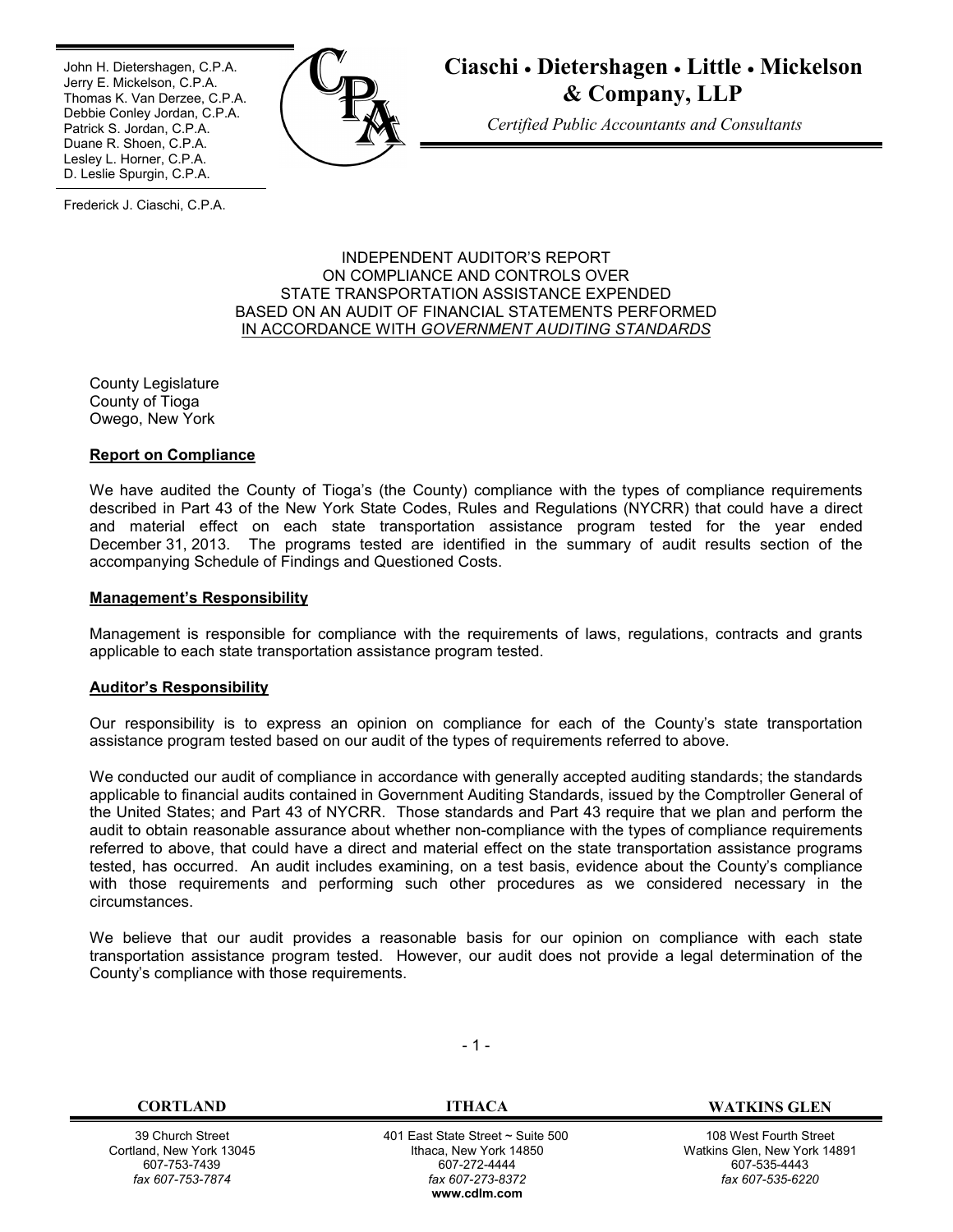#### **Opinion on Each State Transportation Assistance Program Tested**

In our opinion, the County of Tioga complied, in all material respects, with the requirements referred to above that could have a direct and material effect on each of its state transportation assistance programs tested for the year ended December 31, 2013.

## **Report on Internal Control Over Compliance**

Management of the County of Tioga is responsible for establishing and maintaining effective internal control over compliance with the requirements of laws, regulations, contracts, and grants applicable to state transportation assistance programs tested. In planning and performing our audit of compliance, we considered the County's internal control over compliance with the types of requirements that could have a direct and material effect on the state transportation assistance programs tested to determine the auditing procedures that are appropriate in the circumstances for the purpose of expressing our opinion on compliance in accordance with Part 43 of NYCRR, but not for the purpose of expressing an opinion on the effectiveness of internal control over compliance. Accordingly, we do not express an opinion on the effectiveness of the County's internal control over compliance.

A deficiency in internal control over compliance exists when the design or operation of a control over compliance does not allow management or employees, in the normal course of performing their assigned functions, to prevent, or detect and correct noncompliance with a type of compliance requirement of a federal program on a timely basis. A material weakness in internal control over compliance is a deficiency, or a combination of deficiencies, in internal control over compliance, such that there is a reasonable possibility that material noncompliance with a type of compliance requirement of a federal program will not be prevented, or detected and corrected on a timely basis. A significant deficiency in internal control over compliance is a deficiency, or combination of deficiencies, in internal control over compliance with a type of compliance requirement of a federal program that is less severe than a material weakness in internal control over compliance, yet is important enough to merit attention by those charged with governance.

Our consideration of internal control over compliance was for the limited purpose described in the first paragraph of this section and was not designed to identify all deficiencies in internal control over compliance that might be material weaknesses or significant deficiencies. We did not identify any deficiencies in internal control over compliance that we consider to be material weaknesses. However, material weaknesses may exist that have not been identified.

#### **Schedule of State Transportation Assistance Expended**

We have audited the financial statements of the County of Tioga as of December 31, 2013 and for the year ended December 31, 2013, and have issued our report thereon dated September 8, 2014. Our audit was performed for the purpose of forming an opinion on the County of Tioga's financial statements taken as a whole. The accompanying Schedule of State Transportation Assistance Expended is presented for purposes of additional analysis as required by Part 43 of NYCRR, and is not a required part of the basic financial statements. Such information has been subjected to the auditing procedures applied in the audit of the financial statements and, in our opinion, is fairly stated, in all material respects, in relation to the financial statements taken as a whole.

This report is intended solely for the information and use of the County of Tioga's management and the New York State Department of Transportation. However, this report is a matter of public record and its distribution is not limited.

Cinschi, Dicturlagn, Little, Mickelson & Co., LLP

September 8, 2014 Ithaca, New York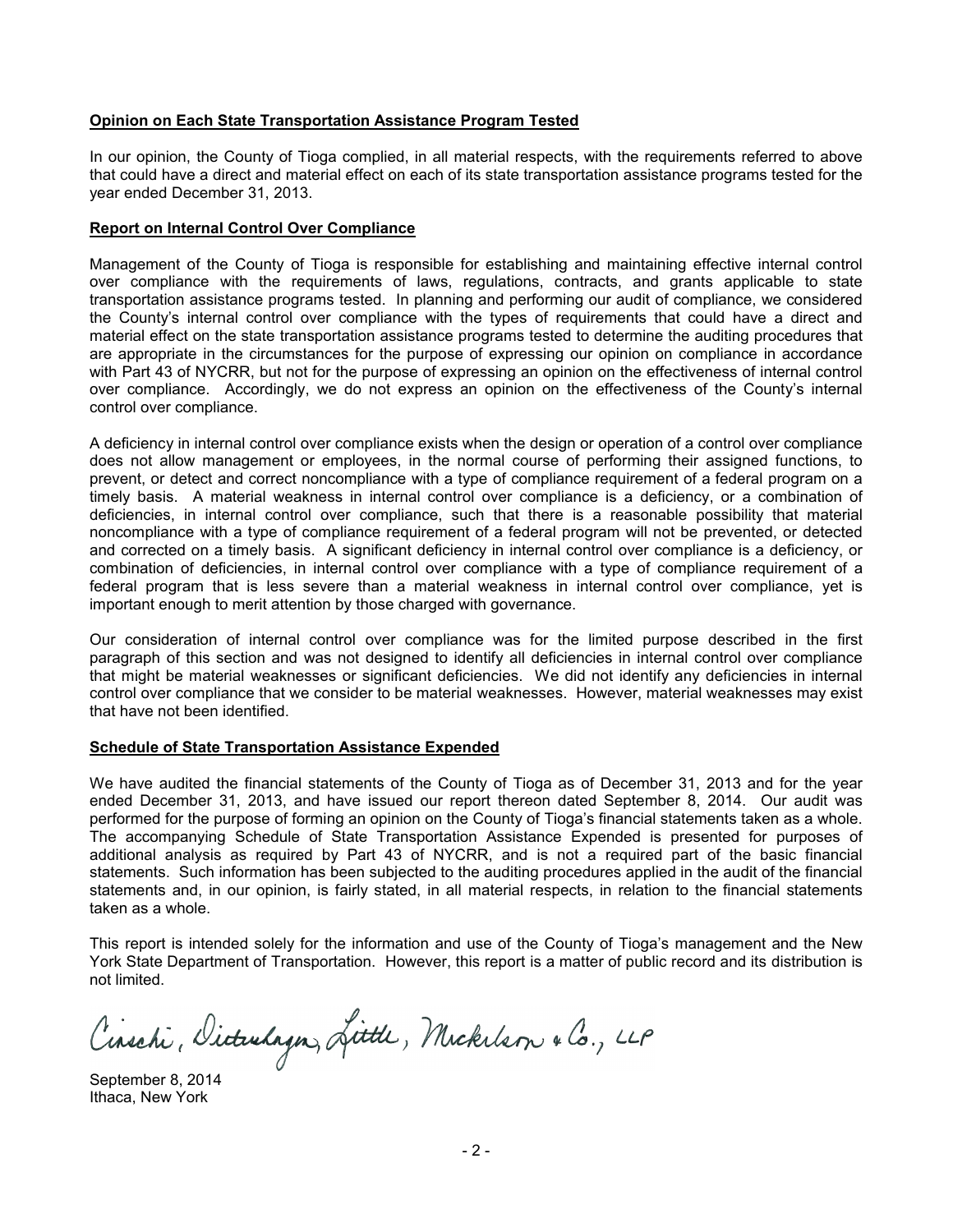## COUNTY OF TIOGA SCHEDULE OF STATE TRANSPORTATION ASSISTANCE EXPENDED FOR THE YEAR ENDED DECEMBER 31, 2013

| Program Title                                                                                | <b>NYSDOT</b><br>Contract | Ref. Number |    | Expenditures |
|----------------------------------------------------------------------------------------------|---------------------------|-------------|----|--------------|
| Consolidated Local Streets and Highway<br>Improvement Program (CHIPS) - Capital<br>Component | N/A                       | N/A         | S. | 985.041      |
| <b>State Transit Operating Assistance</b>                                                    | N/A                       | N/A         |    | 810,430      |
| <b>Total State Transportation Assistance Expended</b>                                        |                           |             | S  | 1,795,471    |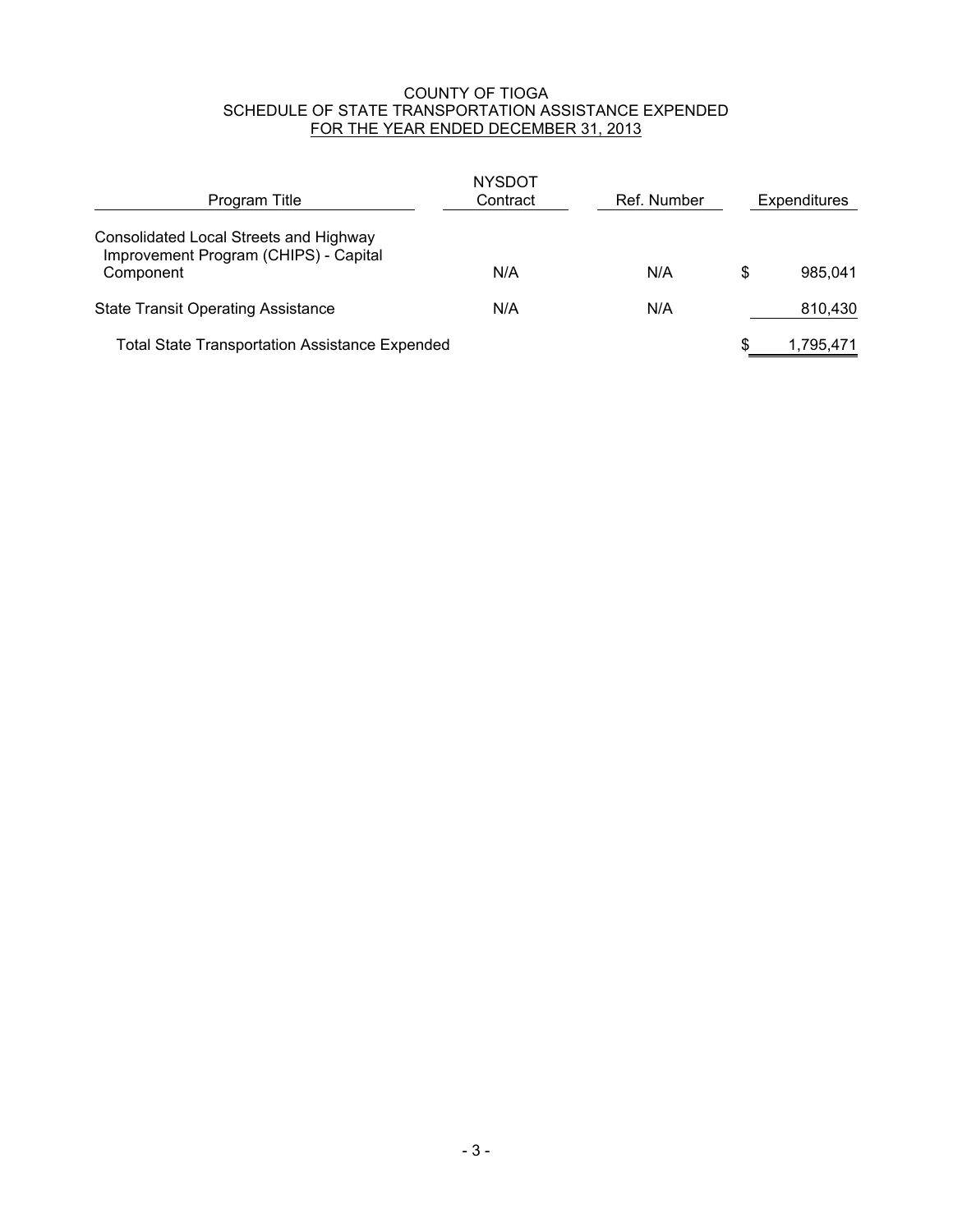#### COUNTY OF TIOGA NOTES TO SCHEDULE OF STATE TRANSPORTATION ASSISTANCE EXPENDED DECEMBER 31, 2013

## Note 1 - General

The accompanying Schedule of State Transportation Assistance Expended of the County of Tioga presents the activity of all financial assistance programs provided by the New York State Department of Transportation.

## Note 2 - Basis of Accounting

The accompanying Schedule of State Transportation Expended is presented using the accrual basis of accounting.

## Note 3 - Matching Cost

The costs associated with the federal and local shares of the Marchiselli projects are not included in the reported expenditures.